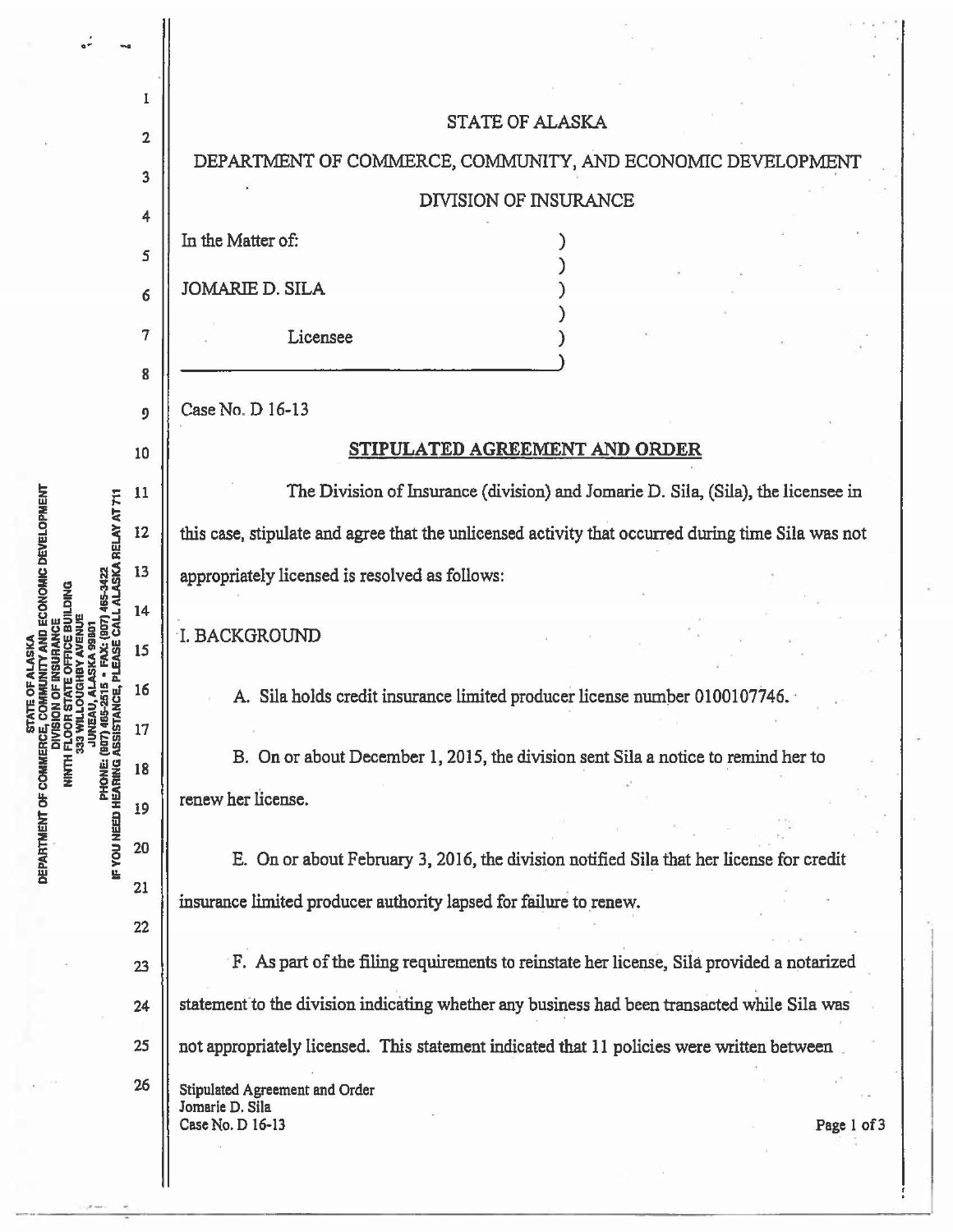STATE OF ALASKA<br>E, COMMUNITY AND ECONOMIC DEVELOPMENT PHONE: (907) 465-2515 • FAX: (907) 465-3422<br>IF YOU NEED HEARING ASSISTANCE, PLEASE CALL ALASKA RELAY AT 711 **INSURANCE<br>E OFFICE BUILDING** AVENUE DIVISION C<br>NNTH FLOOR ST/<br>SING ROOR ST/ DEPARTMENT OF COMMERCE,

....

1

February 3, 2016 and March 28, 2016 with \$810.56 earned in compensation. These 2 transactions subject Sila to civil penalties under AS·21.27.440. 3 4 II. TERMS OF AGREEMENT *5*  1. Sila agrees to pay a civil penalty under AS 21.27.440 in the amount of \$810.56 for 6 the unlicensed activity that occurred between February 3, 2016 and March 28, 2016. The 7 penalty is payable within 12 months from the time Sila has been notified that the director has 8 signed the order approving this agreement. 9 10 2. By signing this agreement, Sila understands and agrees that any failure to comply  $11$ with the conditions of this agreement will be grounds to revoke, suspend, or not renew Alaska 12 credit insurance limited producer license number 0100107746. 13 14 3. Sila understands that this agreement is not binding on the parties unless and until the director signs the order approving the age<br>DATED:  $\frac{1}{\sqrt{36}}$ 15 director signs the order approving the agreement. 16 DIVISION OF INSURANCE<br>By:<br>Ehris Murray<br>Program Coordinator DIVISION OF INSURANCE 17 18 19 Program Coordinator 20 DATED:  $\sqrt{30}$  $19$ 21  $\n By: \n  $\bigcirc$   $\bigcirc$   $\bigcirc$   $\bigcirc$   $\bigcirc$   $\bigcirc$   $\bigcirc$   $\bigcirc$   $\bigcirc$   $\bigcirc$   $\bigcirc$   $\bigcirc$   $\bigcirc$   $\bigcirc$   $\bigcirc$   $\bigcirc$   $\bigcirc$   $\bigcirc$   $\bigcirc$   $\bigcirc$   $\bigcirc$   $\bigcirc$   $\bigcirc$   $\bigcirc$   $\bigcirc$   $\bigcirc$   $\bigcirc$   $\bigcirc$   $\bigcirc$   $\bigcirc$   $\bigcirc$   $\bigcirc$   $\bigcirc$   $\bigcirc$   $\bigcirc$   $\$$ 22 23 Approved as to form and content:<br>DATED:  $\frac{1}{20}$  11 24 JAHNA LINDEMUTH *2S*  ATTORNEY GENERAL 26 Stipulated Agreement and Order Jomarie D. Sila Case No. D 16-13

Page 2 of 3